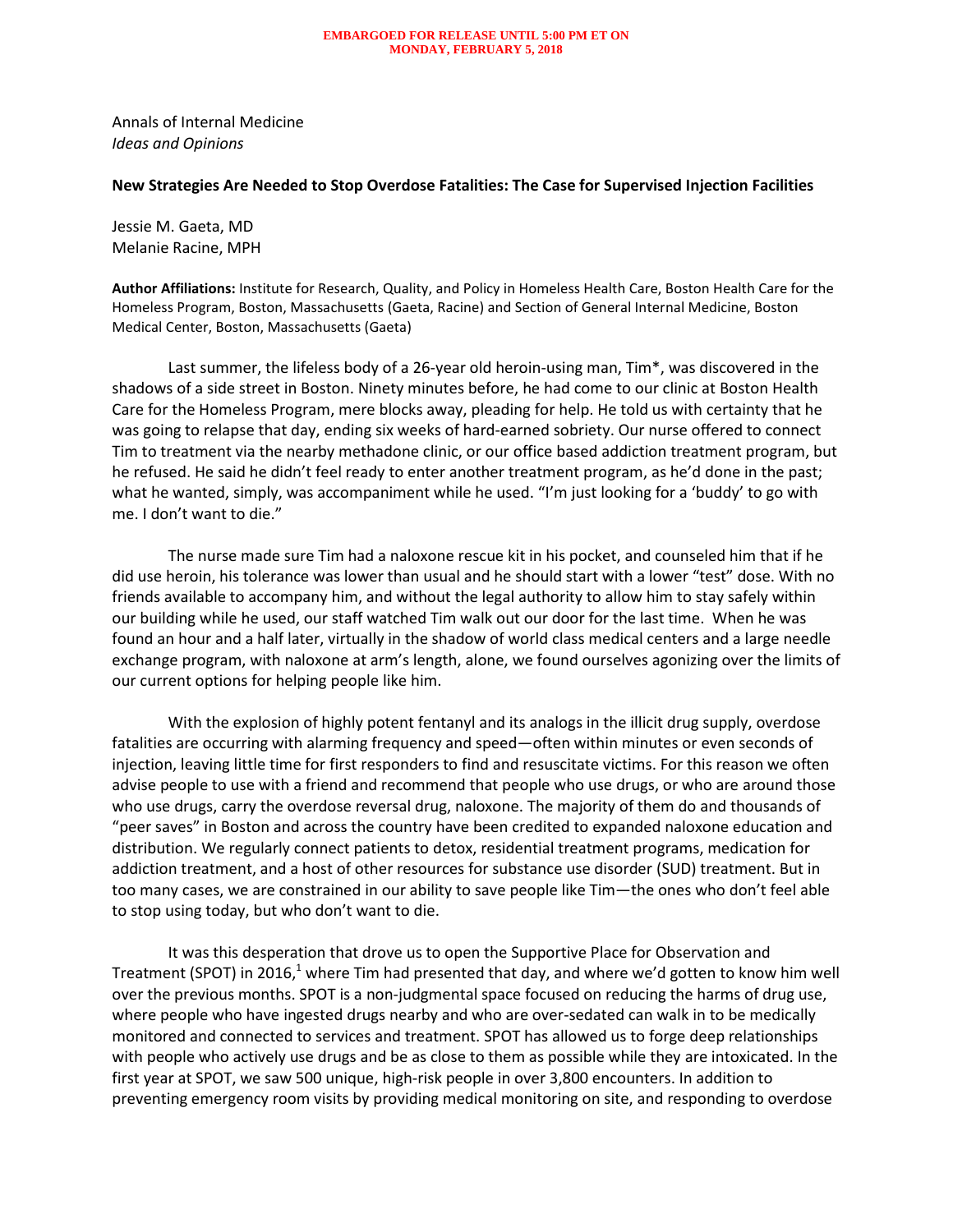## **EMBARGOED FOR RELEASE UNTIL 5:00 PM ET ON MONDAY, FEBRUARY 5, 2018**

with supplemental oxygen, IV fluids, and naloxone as needed, we've used SPOT as a key conduit to treatment: In a sample of 409 patients who received care at SPOT, 23.5% were referred directly to substance use treatment, which could include inpatient detox, methadone treatment, office based addiction treatment with buprenorphine or naltrexone, behavioral therapies, or some combination of these. Among those referred to treatment directly from SPOT, 55% successfully accessed it.

Yet, as Tim's tragic case made us painfully aware, SPOT is not enough. In our urgency to bring an end to these senseless deaths, we now support a strategy that other countries around the world have been adopting since as early as 1984—supervised injection facilities, or SIFs. Approximately 100 SIFs in 11 countries across Europe, North America, and Australia have been studied for decades. SIFs offer sterile injecting equipment and a hygienic environment for medically supervised injection of drugs obtained off-site. SIFs also offer education about reducing harms, access to life-saving naloxone, and connection to primary health care services, counseling, and treatment for SUD.

Over 100 peer-reviewed studies on SIFs have offered compelling evidence that they reduce mortality<sup>2</sup>, reduce overdose<sup>3</sup>, and increase safer injection behaviors<sup>3</sup> (which is linked to reduced infectious disease transmission), while increasing access to addiction treatment.<sup>4,5</sup> At the same time, research has shown that SIFs do not increase public disorder or attract drug-related crime to an area<sup>2</sup> or increase relapse rates. $^6$ 

The Massachusetts Medical Society and the American Medical Association have now both come out in support of the development of pilot SIFs in the United States,  $7,8$  as part of a multi-pronged approach to the devastating epidemic. Pilot SIFs would allow us to study the impact of these facilities while providing despairing communities with an additional strategy to mitigate overdose deaths and connect people to treatment.

If the opioid overdose epidemic continues at anywhere near its current rate, over half a million more deaths will occur in America in the next ten years. As health care practitioners, we have a duty to advocate for the development and study of interventions that have shown promise in promoting health and saving lives. We endorse SIFs as one piece of a comprehensive continuum of care for this chronic, relapsing disease.

Would widespread SIFs be accepted by people who inject drugs? From our experience, the answer is a resounding "Yes." Not only do we hear this on a daily basis in our clinics, but in a survey of 237 people who use drugs at Boston's needle exchange program, we have found that 91% of participants reported they would be willing to use a SIF.<sup>9</sup> Furthermore, Kral et al.<sup>10</sup> recently documented the high utilization of an unsanctioned SIF in an undisclosed United States city.

Only by heeding the calls for help of those suffering with SUD will we find a way out of this epidemic. As Tim's death painfully demonstrates, sometimes, in the moment, treatment for SUD is not the only help that is needed; sometimes it is bringing addiction out of the shadows.

\*Name has been changed to protect patient confidentiality.

## **References**

1. Gaeta, J., Bock, B., & Takach, M. (2016). Providing a safe space and medical monitoring to prevent overdose deaths. Health Affairs Blog.